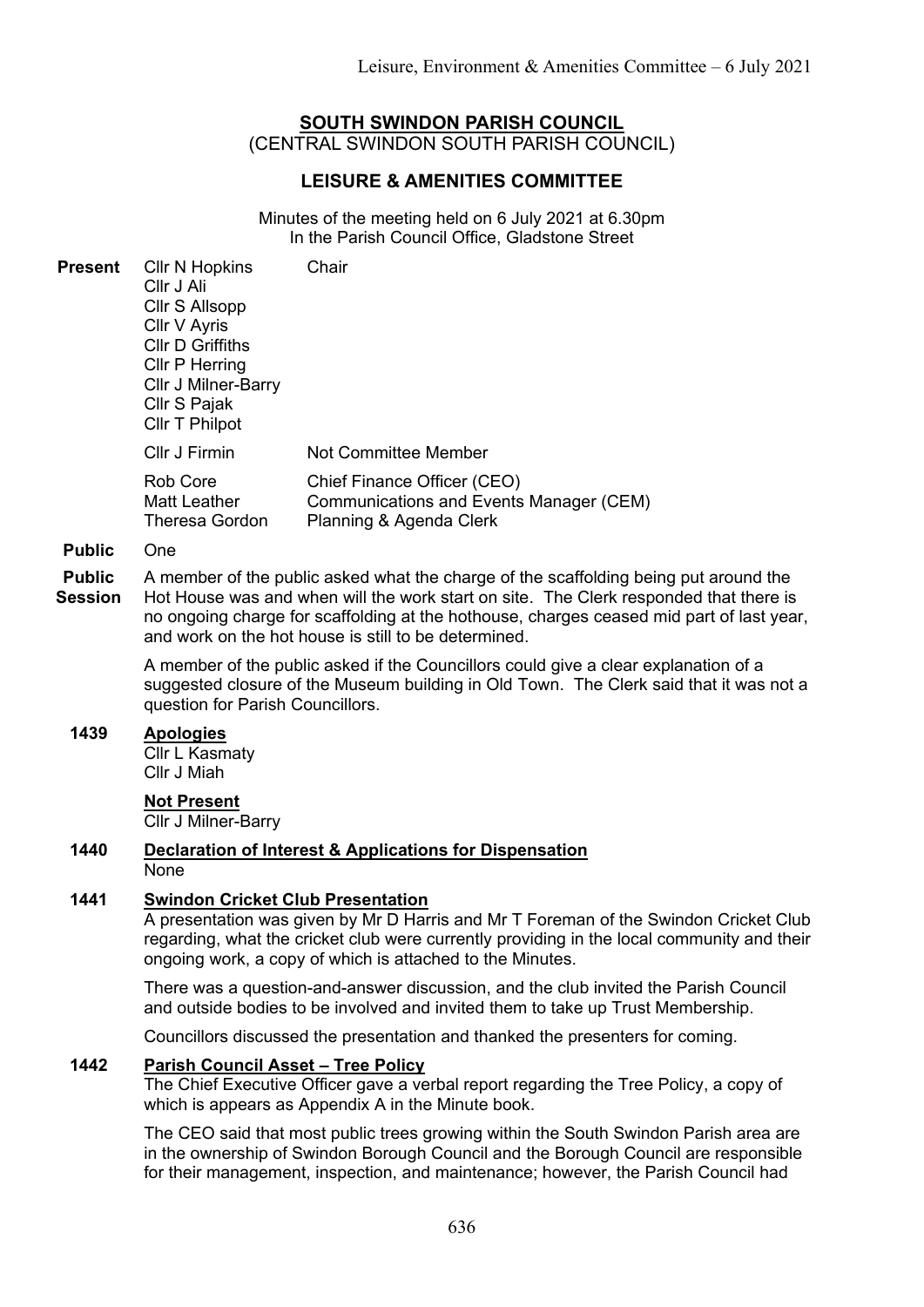agreed that the trees will be maintained jointly by the Borough Council and Parish Council, the Policy as tabled sets out South Swindon Parish Council's approach to the management and maintenance of those trees under its care and responsibility.

**RESOLVED** that the Policy be progressed to Full Council.

## **1443 GWR Tree Works**

The Chief Executive Officer submitted a report regarding tree works in GWR Park, a copy of which is appears as Appendix B in the Minute book.

The CEO said that although the Parish Council had previously employed Swindon Borough Council to carry out eighteen-month tree inspections, it had become clear in a recent detailed HAZ sponsored inspection that not all the issues had been correctly identified nor did the survey go far enough in inspecting mature trees for mitigation in a public park The report is as tabled with a recommendation.

#### **3. Recommendation**

**3.1** To agree to progress this recommendation to Full Council, in that the detailed tree works be completed as soon as possible at GWR Park to the attached specification, this includes the immediate, three month and six-month work plan.

**RESOLVED** that the Committee agree that recommendation 3.1 be progressed to Full Council.

## **1444 Lawns Avenue – Black Walnuts**

The Chief Executive Officer submitted a report regarding the formal entrance to the former The Lawns estate. a copy of which is appears as Appendix C in the Minute book.

The CEO said that the Lawns estate had originally been lined with aged trees which had been damaged by a storm in the1980's, trees were replanted in the 1990's but had suffered vandalism and disease, leaving several large gaps between surviving trees, which would be replaced.

#### **3. Recommendation**

**3.1** Given the previous disease and damage issues this is recommended that if the committee proceed to replacing the missing trees, then a heavy standard tree would be the best course of action. These will require watering within the summer draught periods for the next two years but being more mature would mean they are more resilient.

Therefore, it also recommended to use the Amenity wider Standard Protectors (1.8m x 60cm). Giving both stability and growth protection over a longer period.

The price for the work would be £2,682.00 plus delivery and VAT

**RESOLVED** that recommendation 3.1 be approved.

#### **1445 Lawns Play Area**

The Communications and Events Manager submitted a report regarding a consultation for a play area in the Lawns area, a copy of which is appears as Appendix D in the Minute book.

Cllr Ayris gave a summary of a request from the public regarding the Parish installing a play area for children under 6 in the Guildford Avenue area and asked that a consultation be done.

Cllrs and CEO discussed lease of the land, planning, funding, and management of the proposed site and supported the proposal for a public consultation.

## **4. Recommendation**

**4.1** To agree to a public consultation in the Lawns area to assess whether there is support for a Play Area on the site identified at the open space on Guildford Avenue. A report will be tabled at the next Leisure, Environment and Amenities